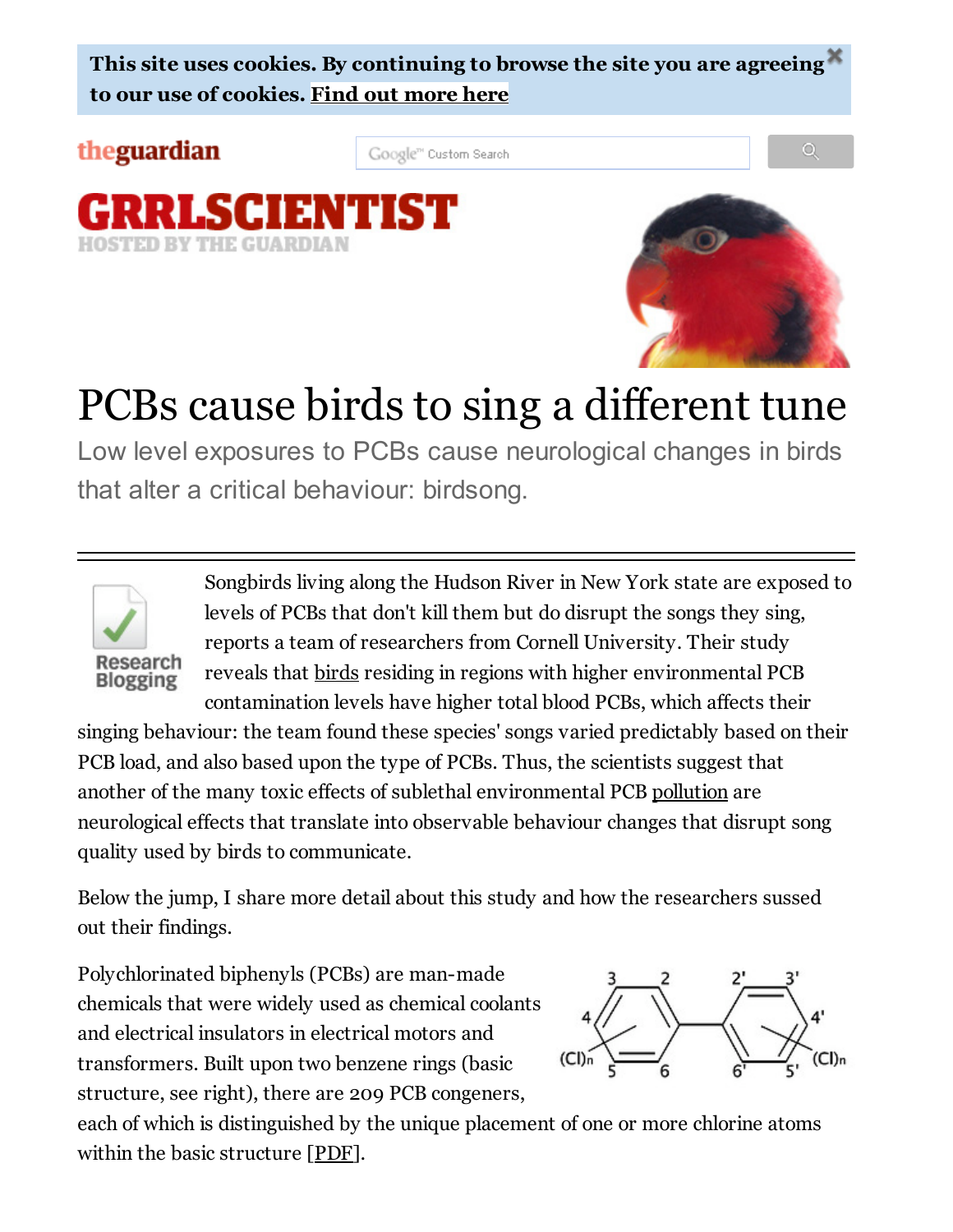Some PCB congeners are known as "endocrine disruptors" because they accumulate in body fat and other tissues of humans and wildlife where they mimic or interfere with natural hormone activities. This biochemical disruption causes a variety of developmental and physiological effects that lead to health problems, such as cancer. Additionally, since PCBs decompose slowly, they move up the food chain to become concentrated in the bodies of large long-lived animals, such as [whales](http://www.theguardian.com/science/grrlscientist/2013/sep/17/whale-earwax-pollution-exposure), at higher trophic levels.

Several previous studies have suggested that PCBs may have neurological effects too. Since many complex behaviors are regulated by hormones, it's possible that PCB exposure may have widespread behavioral effects, but we actually don't know the magnitude of the problem since only a few field studies in tree swallows, *Tachycineta bicolor* have investigated this possibility (such as doi[:10.1002/etc.5620180713](http://dx.doi.org/10.1002%2Fetc.5620180713)).

Although PCBs were banned in the United States in 1979, they still are present as environmental pollutants due to unsafe disposal practices or illegal dumping in the past. Since PCBs are present in the environment and in the bodies of all living animals, which serve to further spread them throughout the environment, it is important to understand the full magnitude and extent of PCB effects on physiology and behavior so low-level PCB exposures can be diagnosed and addressed in wildlife populations -- which of course are unwitting sentinels for human PCB exposures.

In passerines, song is a critical form of communication that is used to identify and attract mates, and to defend a territory. We know that birdsong is sensitive to DDT and to heavy metals, but no one knows whether or how PCBs may affect birdsong. However, considering that birdsong is dependent upon endocrine hormones, and since endocrine hormone action is mimicked or disrupted by PCBs, it is reasonable to suspect that PCB exposure may cause observable changes in birdsong. There is some evidence to suggest this may be the case: lab experiments have found that PCB exposures decrease the volume of a particular brain region that is correlated with the structure of song in songbirds.

Since PCBs affect the development of at least one songbird brain region that is associated with song, Sara DeLeon, a graduate student at Cornell [University's](http://www.birds.cornell.edu/Page.aspx?pid=1478) Laboratory of Ornithology at the time, wanted to know if PCBs might directly influence the characteristics of birdsong, and if so, she wanted to identify how song differs between wild free-living birds exposed to higher levels of PCBs and those with lower levels of PCB exposure.

To address these questions, Ms DeLeon teamed up with Timothy DeVoogd, a professor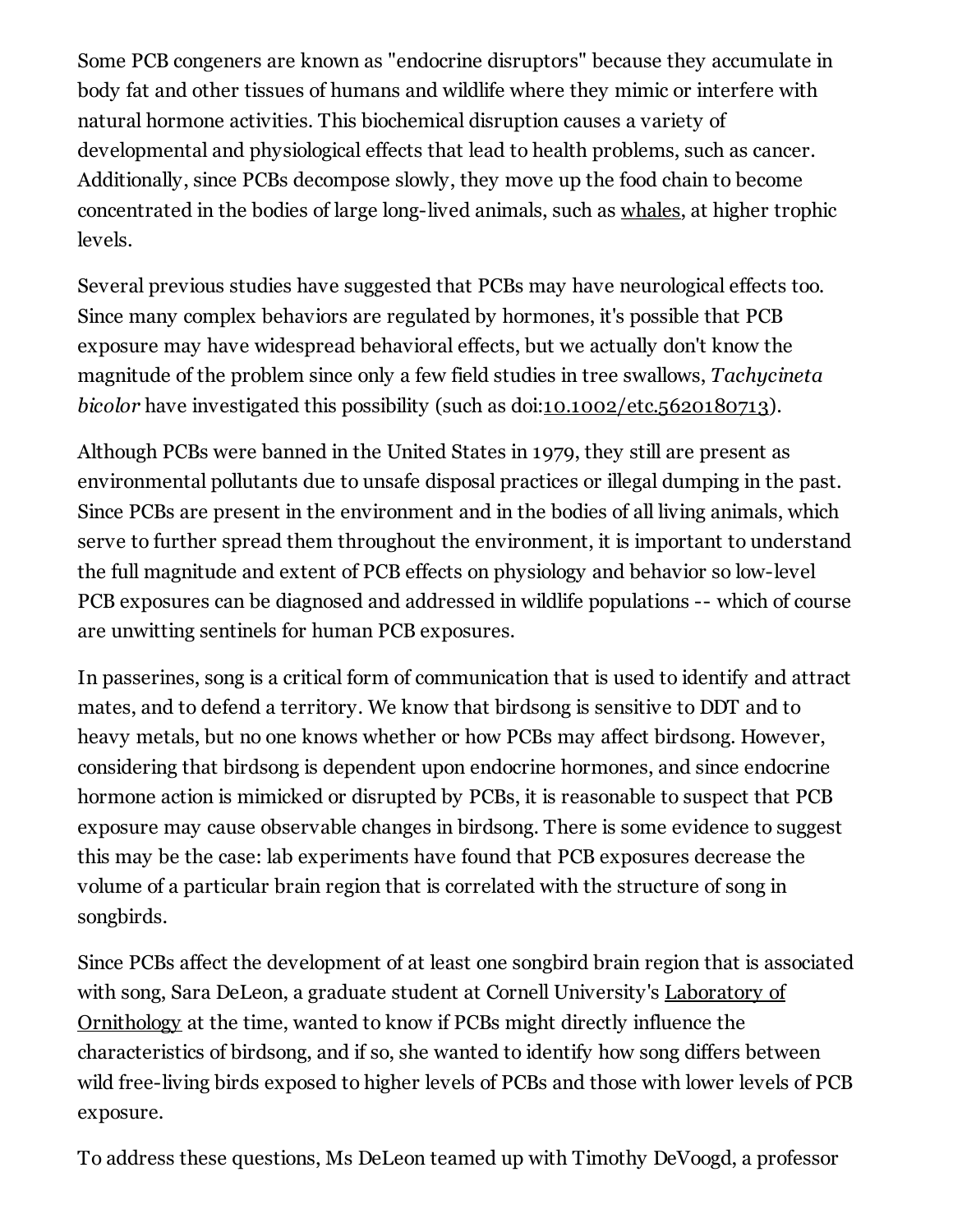of psychology at Cornell [University,](http://www.cornell.edu/) and André Dhondt, a professor of ornithology and the director of Bird Population Studies at the Cornell Lab of Ornithology, to design a series of experiments that formed part of her dissertation work. Rayko Halitschke, a research associate in Cornell's Department of Ecology and Evolutionary Biology and coauthor on this study, contributed by modifying the PCB chemical analysis process so that the birds' PCB levels could be established from just a small drop of blood.

The team studied two commonly occurring wild songbird species that live along a PCB gradient in northeastern New York State (figure 1; [larger](http://www.flickr.com/photos/30540563@N08/9817087843/) view):

This PCB gradient was established by the General Electric (GE) electronic manufacturing plants at Fort Edward and Hudson Falls in New York State when they dumped as much as 1.3 million pounds of PCBs into the Hudson River between 1947 and 1977. As the PCBs washed downstream from the contamination source, a concentration gradient formed along the length of the river. Even today, the Hudson River drainage basin still contains high PCB levels.

The team studied black-capped chickadees, *Poecile atricapillus*, and song sparrows, *Melospiza melodia*, because their life history traits make them particularly vulnerable to PCB exposure: both species primarily consume insects during the breeding season and they feed insects to their growing nestlings; both species are non-migratory, they tend not to disperse far from where they were born and they remain on their territories throughout their lifetimes. Further, the songs of both species have been well-studied and the social functions of specific song characters are well-documented.

All birds in this study were mist-netted on their territories during the breeding season, blood samples and physical measurements were taken within 20 minutes of capture, and then the birds were released.

Blood samples analysed for PCBs showed that both black-capped chickadees and song sparrows have elevated total PCB concentrations (figure 2; [larger](http://www.flickr.com/photos/30540563@N08/9818218314/) view), and those levels were consistent with previous reports from tree swallows living in the same regions  $(doi:10.1002/etc.276)$  $(doi:10.1002/etc.276)$ :

Although the analysis found that total PCB concentrations did not differ between blackcapped chickadees and song sparrows in any area (figure 2A), when Ms DeLeon tested the levels of 41 PCB congeners, she found significant differences between the two species (figure 2B-D). Black-capped chickadees' PCB congener profile contained more highly chlorinated PCBs, especially for those birds residing in the + Hudson region whereas song sparrows; PCB congener profile contained a higher proportion of lower chlorinated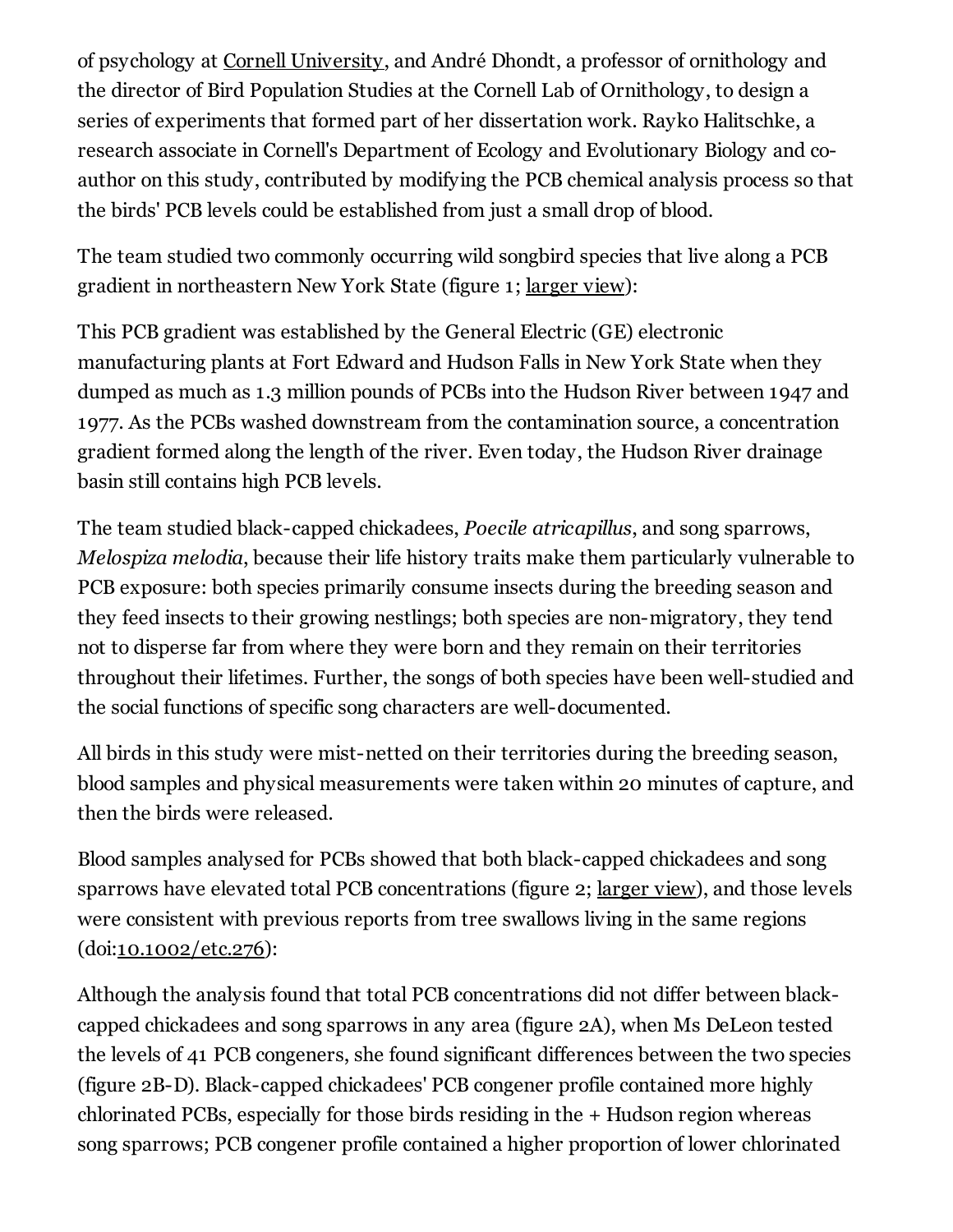PCBs (figure 2B).

Ms DeLeon noted that the PCB profile of song sparrows more closely resembled the PCB congener profile found on the Hudson River and further, song sparrows had a larger proportion of lower chlorinated PCBs in the ++ Hudson region than in any other region (figure 2B). Additionally, both species' PCB congener profiles showed a greater proportion of higher chlorinated PCBs in regions further away from the Hudson River.

Thus, the team concluded that this difference likely reflects foraging differences between the two species: black-capped chickadees live in dry woodlands and forage high in the canopy, whereas song sparrows are riparian birds that forage on the ground, and in and near shallow water.

But how do these PCB profiles translate into song -- a complex, observable behaviour? To answer this question, Ms DeLeon went into the field to record the songs of the birds that she had collected blood samples from. Since these birds are sedentary and territorial, the team could easily find the specific individuals they'd sampled and record their songs.

Black-capped chickadees sing a "species identity signal" that consists of two notes; one high note ("fee") and lower note ("bee"). Dominant high-quality male black-capped chickadees produce songs with consistent glissando and interval ratios [\(listen](http://www.seagrant.sunysb.edu/media/coastlines-fall12/SD285_2007IthCBCCH_Consistent.wav) here) throughout their singing bouts. In contrast, male black-capped chickadees with higher levels of PCBs sang a song that varied in the glissando ratio of the higher "fee" note ([listen](http://www.seagrant.sunysb.edu/media/coastlines-fall12/SD186_2007LHBCCH_Inconsistent.wav) here).

Computer analysis of specific characters of the male black-capped chickadee "species identity signal" songs revealed that individuals with higher levels of PCB exposure [produced](http://www.flickr.com/photos/30540563@N08/9819101045/) songs with more variable glissando ratios (data not show here, but can be viewed at this link).

Song [sparrow](http://www.flickr.com/photos/30540563@N08/9820476066/) songs also showed distinct effects (data not shown here, but can be viewed at this link).

Song sparrows sing long, complex songs with trills. The sonograms revealed that song sparrows with higher levels of PCBs had longer trills in their songs. ([listen](http://www.seagrant.sunysb.edu/media/coastlines-fall12/SD106_2007MHESOSP_HighPerformance.wav) here -- and compare to normal song sparrow song -- [listen](http://www.seagrant.sunysb.edu/media/coastlines-fall12/SD617_2007ITHSOSP_LowPerformance.wav) here.) Longer trills in a song sparrow's song indicates a higher quality male, so males with higher PCB levels sang songs that sound like those produced by higher-quality males.

As the result of this study, the authors concluded: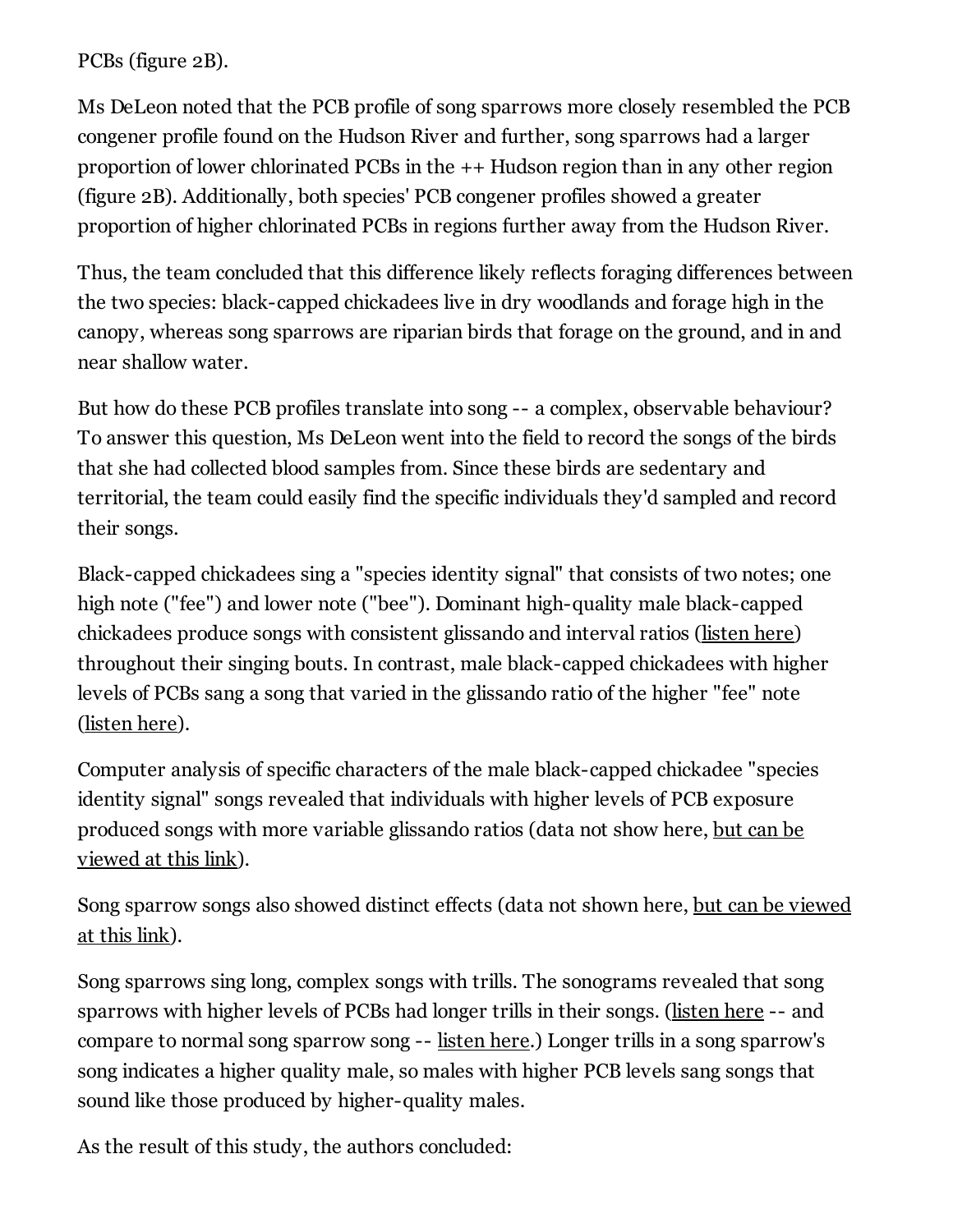birds living in environments with higher PCB contamination show higher total blood PCB levels

the PCB congener profile can vary substantially based upon life history traits (blackcapped chickadees had higher proportions of *highly* chlorinated PCBs whilst song sparrows showed a significantly higher proportion of *lower* chlorinated PCBs) specific PCB congeners significantly disrupted specific characters of birdsong in predictable ways (black-capped chickadees showed greater variability in the "glissando" ratio of the first note of their two-note "species identity signal" song; song sparrows' much longer songs showed longer trills)

As this study finds, environmental PCB contamination lasts a long time and the effects are pervasive.

"We have to take that into account when we study species in these disturbed environments and be aware of how environmental changes are affecting them", said Ms DeLeon.

Additionally, the effects of different PCB congeners are distinct, complex and often subtle.

"We found the greatest variation among birds in areas with higher levels of certain types of PCBs -- their songs just were not coming out right", said Ms DeLeon.

"Since dominant males produce the most consistent songs, this variation could have important biological consequences."

"What Sara did was not easy. She found effects on the song and wanted to do more than just document that there was an effect, but to isolate what was causing it", said coauthor Professor Dhondt in a press release.

"What this demonstrates is that most previous PCB studies may not give us the whole picture because they did not look at the specific type of PCB involved but just measured overall levels."

This study adds valuable detail to a growing body of research that indicates that PCBs affect song characteristics, breeding behavior, reproduction, song preferences, and brain anatomy in birds. Therefore, PCBs are changing a critical component of communication and reproductive success in birds, their song.

"This type of dedicated field research can tease out the impact of organic contaminants in the environment on creatures that are known to all of us", said William Wise, Interim Director of New York Sea [Grant](http://www.seagrant.sunysb.edu/). Dr Wise was not part of this study, but the New York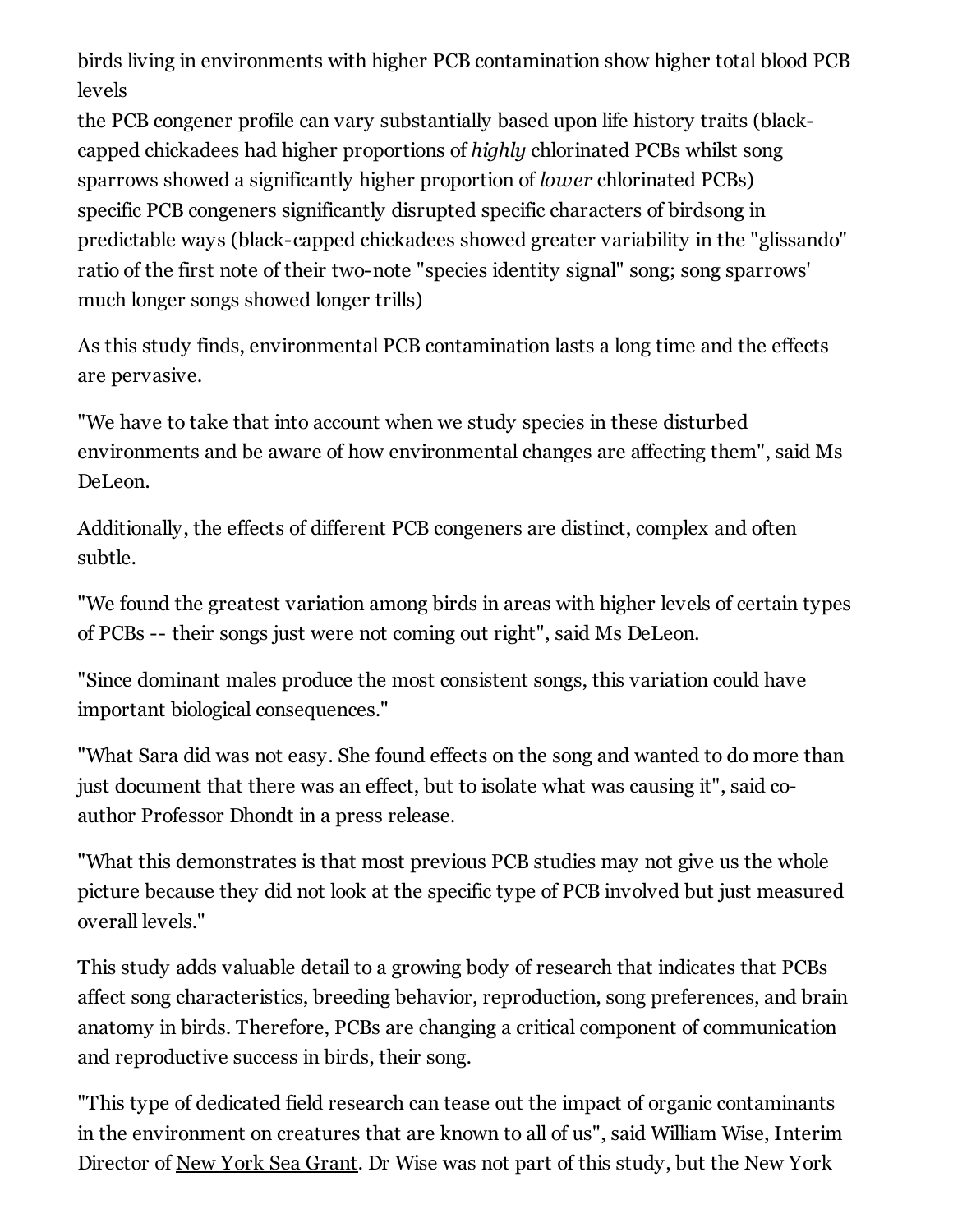Sea Grant provided some of the funding for this research.

"Sara and colleagues are drawing the connections between contaminant, animal behavior and, ultimately, a population's health."

This short video tells more about this study:

#### [[Video](http://youtu.be/hgfRHMK1Om8) link]

Ms DeLeon is now a doctor: she received her Ph.D. from Cornell University in 2012 and currently is postdoctoral researcher at Drexel [University](http://www.drexel.edu/) in Philadelphia, where she studies interactions between tropical birds and army ants.

## Sources:

DeLeon S., Halitschke R., Hames R.S., Kessler A., DeVoogd T.J., Dhondt A.A. & Iwaniuk A. (2013). The Effect of Polychlorinated Biphenyls on the Song of Two Passerine Species, *PLoS ONE*, 8 (9) e73471. doi[:10.1371/journal.pone.0073471.s006](http://dx.doi.org/10.1371%2Fjournal.pone.0073471.s006)

Barbara Branca, New York Sea Grant Communications Manager [emails; 19 September 2013]

*Also cited:*

McCarty J.P. & Secord A.L. (1999). Reproductive ecology of tree swallows (*Tachycineta bicolor*) with high levels of polychlorinated biphenyl contamination, *Environmental Toxicology and Chemistry*, 18 (7) 1433-1439. doi:[10.1002/etc.5620180713](http://dx.doi.org/10.1002%2Fetc.5620180713)

Custer C.M., Custer T.W. & Dummer P.M. (2010). Patterns of organic contaminants in eggs of an insectivorous, an omnivorous, and a piscivorous bird nesting on the Hudson River, New York, USA, *Environmental Toxicology and Chemistry*, 29 (10) 2286-2296. doi:[10.1002/etc.276](http://dx.doi.org/10.1002%2Fetc.276)

.. .. .. .. .. .. .. .. .. .. ..

GrrlScientist can also be found here: [Maniraptora,](http://www.scilogs.com/maniraptora/) and she sometimes lurks on social media: [facebook](http://www.facebook.com/grrlscientist), [G+](http://gplus.to/grrlscientist), [LinkedIn,](http://www.linkedin.com/pub/grrl-scientist/15/324/b89) [Pinterest](http://pinterest.com/grrlscientist/) and of course, on twitter: [@GrrlScientist](https://twitter.com/GrrlScientist)

**[Previous](http://www.theguardian.com/science/grrlscientist/2013/sep/20/chemistry-chemistry)** 

Blog [home](http://www.theguardian.com/science/grrlscientist)

More from the Guardian [What's](http://www.theguardian.com/science/grrlscientist/2013/sep/20/birds-birdsong-behaviour-pollution-mercury-pcbs-science?CMP=twt_gu#) this? More from around the What's this?